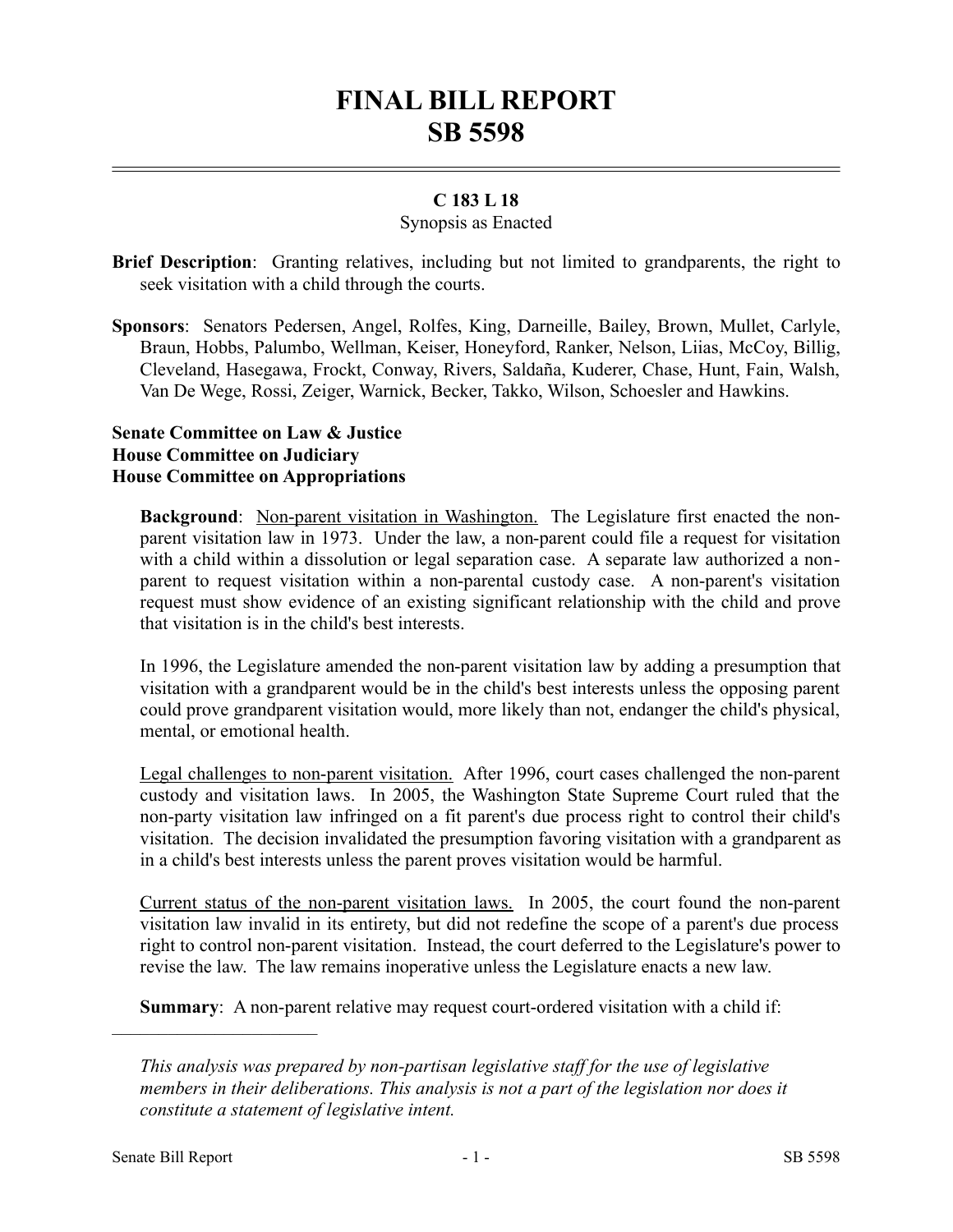- the relative and child have an ongoing and substantial relationship; and
- denying visitation risks harm to the child.

Relatives include persons related to the child by blood, legal adoption, step and half siblings, and the spouses and relatives of the relatives. Relatives also include extended family members recognized by an Indian child's tribal law and customs. A person whose parental rights have been terminated, relinquished, or determined not to exist is not a relative with respect to a child who is the subject of a petition under the act.

The child and relative's interaction, companionship, mutual interests, and affection forms and sustains an ongoing and substantial relationship. The relative and child must share the expectation and desire for an ongoing relationship. The relationship must have substantial continuity for at least two years or, if the child is under age two, for at least half of the child's life.

If a juvenile court has exclusive original jurisdiction over the child in proceedings relating to dependency, termination of parental rights, or out-of-home placement, a petition for visitation or a petition for modification of a visitation order must be filed with that court. If not, the relative files the visitation request with a court having jurisdiction under the Uniform Child Custody Jurisdiction Act. Otherwise, filing is in the county of the child's primary residence. The relative's one-time filing must include an affidavit establishing the relationship and facts supporting the claim of likely harm to the child if the court denies visitation. If the filing meets the threshold of likely success on its merits, the court must hold a hearing.

At hearing, the court must grant visitation if the relative proves both likely harm to the child without visitation, and visitation is in the child's best interests. In making its decision, the court:

- presumes a fit parent's decision to deny visitation is in the child's best interests;
- considers the reasons the parent opposes visitation with the non-parent relative;
- allows rebuttal evidence from the non-parent relative showing the risk of harm to the child if visitation is denied;
- may grant visitation if the relative rebuts the parent's objections with clear and convincing evidence of harm to the child if visitation is denied;
- considers non-exclusive best interests factors including (1) love, affection, and strength of the relative's relationship with the child; (2) how the relationship benefits the child; (3) good faith of the parties; (4) physical, emotional, or mental abuse by the relative or anyone residing with the relative; and (5) the child's preference if the court finds the child old enough to express a preference.

The court filing is not a basis for a temporary visitation order. The court's ruling does not confer any parental rights or duties on the non-parent relative. A person granted visitation is not entitled to party status in a child custody proceeding. The court must grant advance payment of reasonable fees and costs for the parent unless it is unjust given the parties' finances. Regardless of financial resources, the court must order the non-parent relative to pay the parent's reasonable fees and costs if the relative filed the visitation request in bad faith or without a reasonable basis.